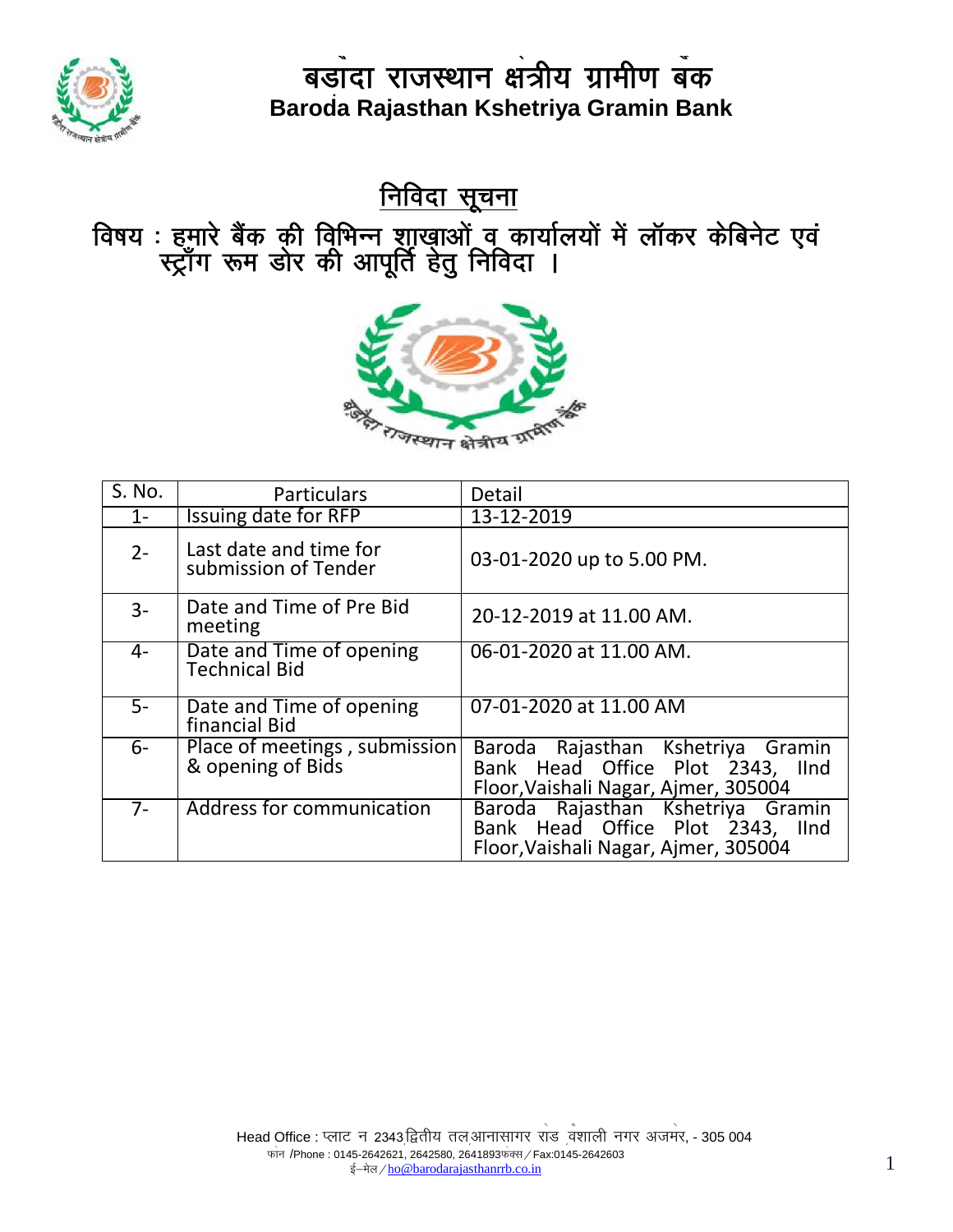

रामीण बैंक है। बैंक प्रतिष्ठित, अनुभवी, सक्षम एवं सुरक्षा उपकरणों के निर्माताओं से हमारी बड़ौदा राजस्थान क्षेत्रीय ग्रामीण बैंक, राजस्थान के 21 जिलों में 850 शाखाओं के साथ अग्रणी बैंक की विभिन्न शाखाओं में निम्नानुसार लॉकर केबिनेट्स एवं स्ट्राँग रूम गेट की आपूर्ति हेतू मुहरबंद लिफाफे में निविदाएें आमंत्रित करता है।

- A. **Scope of Work :**
- 1. **Locker Cabinates**:- SSDL 29,SSDL56,SDL75,SDL90 As per requirement of Branches / Offices from time to time.
- 2. **Strong room Gate**:- As per requirement of Branches / Offices from time to time.
- 3. **Supply**:- As per requirement of 850 Branches and 13 Offices of the bank situated in 21 districts Ajmer, Alwar, Banswara, Baran, Bharatpur, Bhilwara,Bikaner,Bundi,Chittorgarh,Churu,Dausa,Dholpur,Dungarpur,Jhal awar,Jhunjhunu, Karauli, Kota,Pratapgarh, Sawai Madhopur , Sikar and Tonk , of Rajasthan.
- 4. **Period**:-Successful bidder, in both technical and financial bid, will supply the above items for the period up to 31-12-2022 as per supply order of bank.
- **B. Eligibility Criteria :-**
- 1. Sales of manufacturers in respect of above products(SSDL 29, SSDL56, SDL75, SDL90 Lockers and Strong Room Doors)together Should not be less than Rs 10.00 Crore for each year in the last three years i.e. in the years 2016-17,2017-18, and 2018-19. Certificate of C.A. regarding this data should be provided or figure should be clearly mentioned in audited trading a/c or in audited balance sheet of year 2016-17,2017-18, and 2018-19 of manufacturing entity.
- 2. The firm should have been earning net profit in each year of last three years i.e. 2016-17,2017-18, and 2018-19(Audited balance sheet should be submitted.)
- 3. Firm should submit solvency certificate worth Rs 10.00crore issued by a scheduled commercial bank issued after 1 July 2019.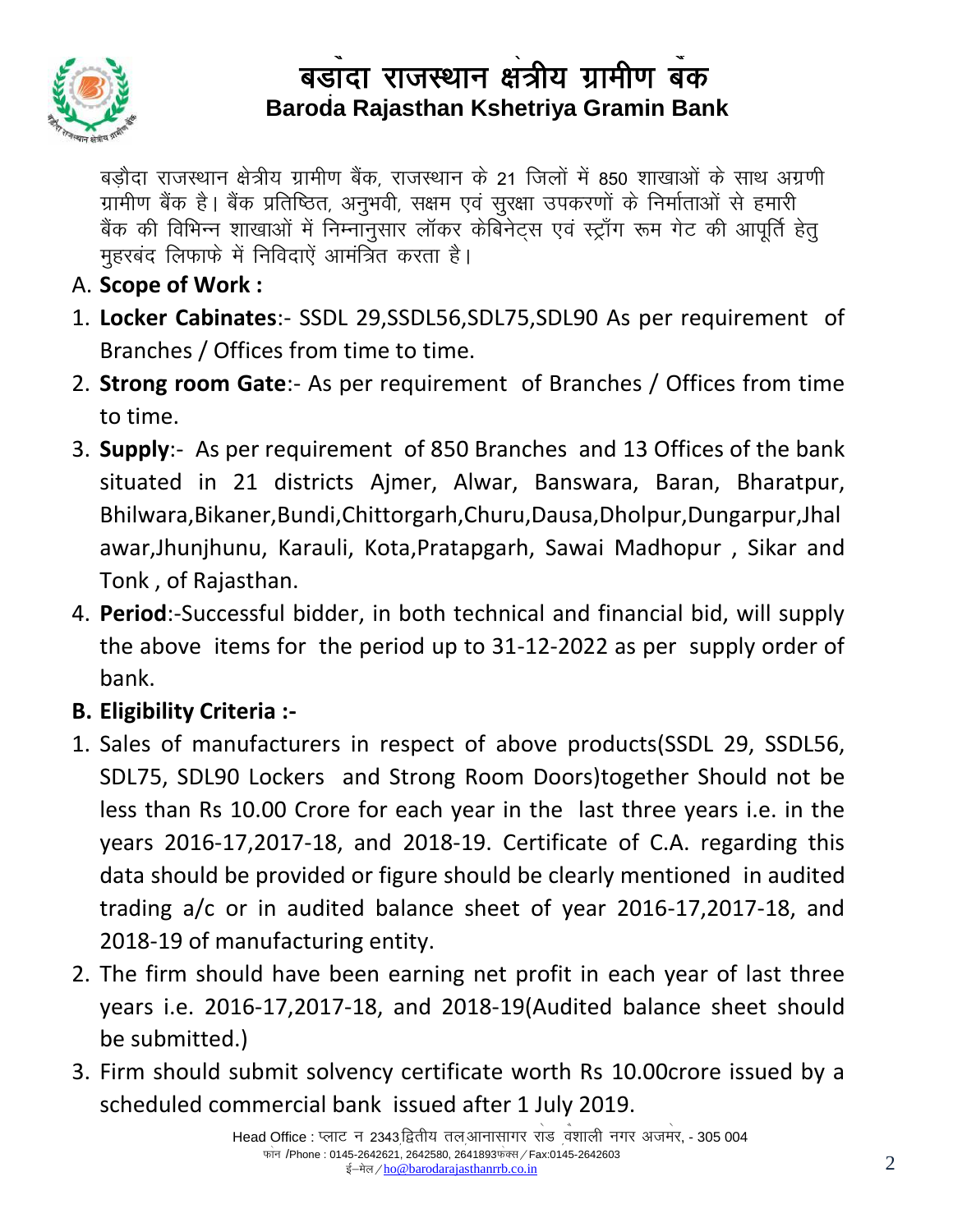

- 4. The manufacturer should have been empaneled or having a rate S (Sponsored by Bank of Baroda) contract, of any three items from above articles during last five years, with
	- A) At least three schedule commercial Banks and
	- B) At least One private sector bank or Financial Institution or Govt. Department for above security equipment i.e. SSDL,SDL Lockers, and Strong Room Doors
	- C) Such empanelment or rate contract should be for at least three years' continuous term during last five years.
	- D) letter of satisfaction issued by concerned Bank/Institution/Govt. Department should be Submitted positively as Proof of empanelment or rate of contract or supply of above equipment.
	- E) Year wise detail of manufacturing of above equipment during last 5 years should be furnished. Certificate of C.A. regarding manufacturing of above should be provided
- 5. Firm should have Registered office/After sale service center/stockiest/ sales office in Rajasthan. KYC Proof should be provided regarding address.
- 6. Necessary documents/proof (License/Permission letter/ Registration) regarding above (1 to 6) are to be submitted positively.
- 7. The manufacturer must be the Original Equipment Manufacturer (OEM) with their "**In House Lock Manufacturing**" facility. Manufacturing license issued by competent authority be submitted as proof thereof. License or undertaking for the "In House Manufacturing" should also be submitted.
- 8. The manufacturer should have minimum 7 years experience in the field of manufacturing, supplying and maintaining the security equipment mentioned in Annexure 1,2,3, as on 01-04-2019.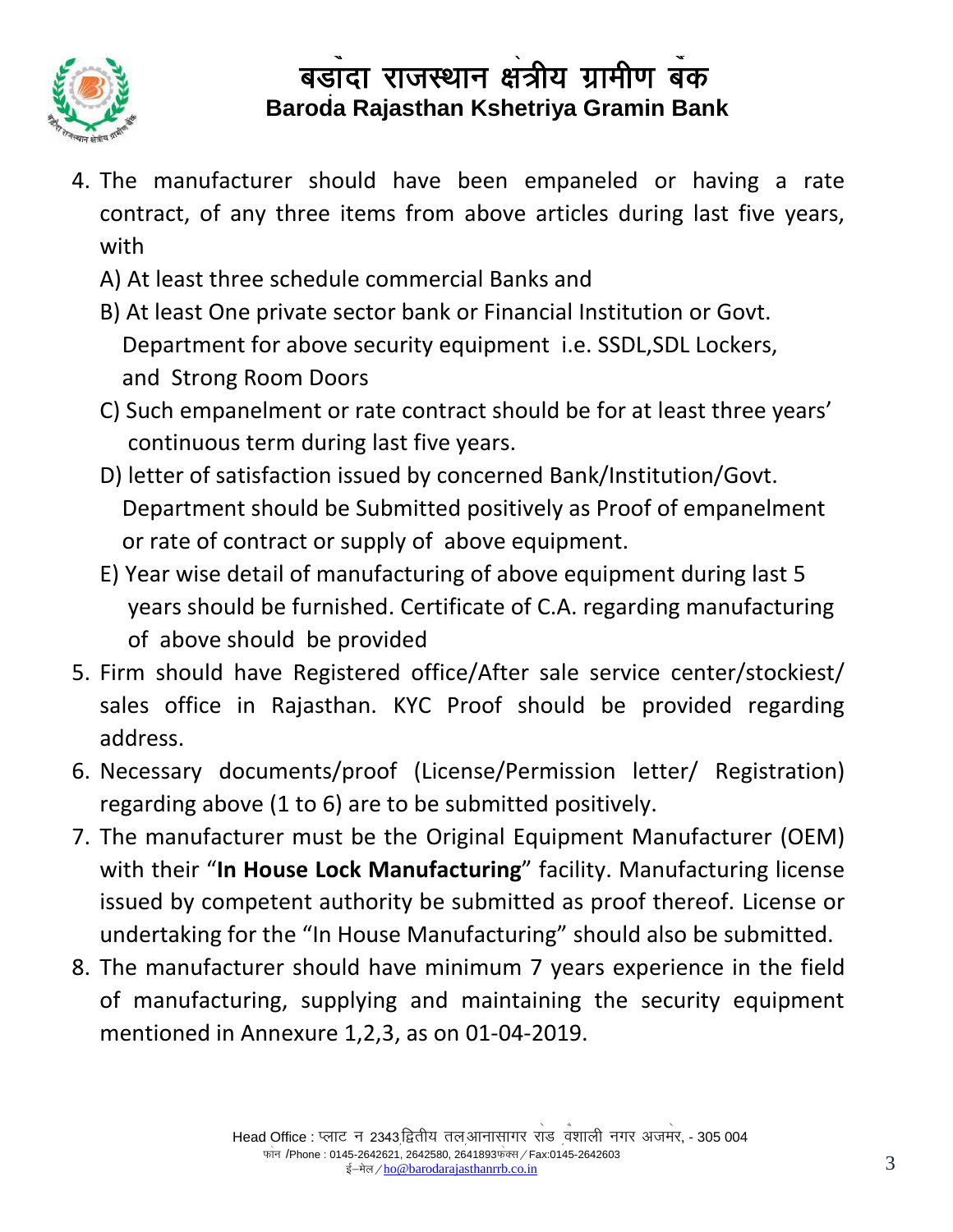

- 9. The manufacturer should be a registered company/firm with authentic PAN, GST, ESI and EPF distinguished registration numbers allotted by competent authorities in the name of company/Firm clearly.
- 10. The company/vendor shall have ISO-9000/9001 and ISO 14001 series certifications for manufacturing process. The product/equipment should be quality products and should have Bureau of Indian Standards (BIS) certification and should also meet the minimum fire rating criteria specified by BIS.
- 11. The company/vendor shall not have been blacklisted by any Govt. Dept./Banks/ PSU/Private Bank/FI nor should their name be figured in IBA/RBI caution list after 01-04-2016. Company has to submit a affidavit on non judicial stamp of Rs 50/- duly attested by notary in this regard. If entity was blacklisted after 01-04-2016, and again enlisted thereafter, The entity will not be qualified for this bid. Likewise entities blacklisted prior to 01-04- 2016 but enlisted between 01-04-2016 to 02-1-2020 will also not qualified.
- 12. The Bidder should have been in the business of Manufacturing , supply & installation of bank branches' security equipment like TRTL Strong Room Doors, Safe Deposit Locker Cabinets etc. for at least 7 years. Putting such logo/label in case of specified equipment is a must and no other selfdeclaration/certification etc. will substitute this provision.
- 13. No tender received after the expiry of the time and date notified for submitting tenders under any circumstances whatsoever will be accepted and they will not be opened. Only Hard copy of tender in Sealed envelope will be accepted. Envelope should be submitted to our Head office at IInd Floor, 2343, Ana Sagar Circular Road, Aimer-305004(Rajasthan).
- 14. The tender will be opened at the above address on the scheduled/notified date and time. Representatives of participant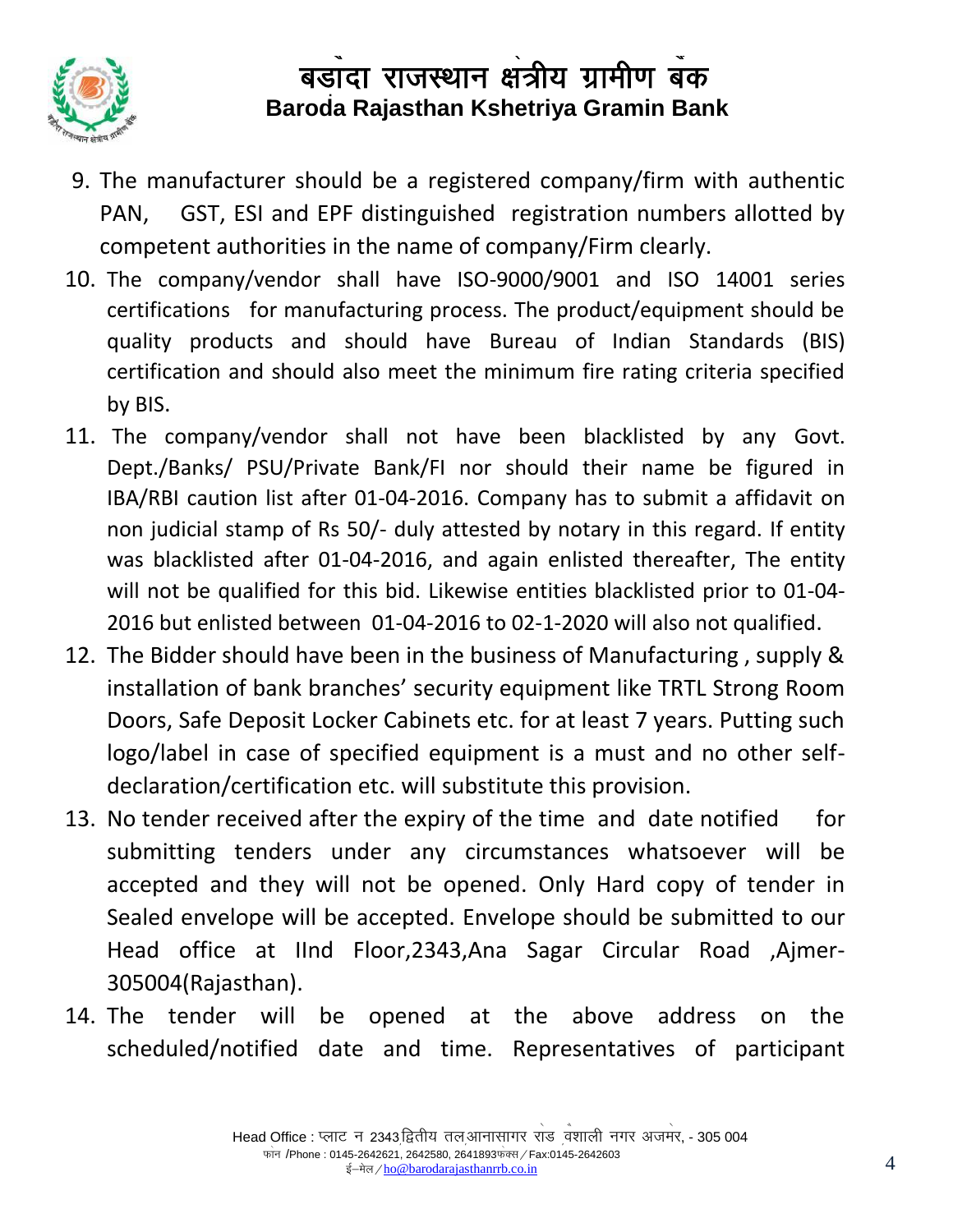

companies are invited to attend the same. No separate information will S be given for the said meeting.

- 15. The bank reserves right to reject any or all tender received without assigning any reason thereof.
- 16. Tender fee Rs2000/-should Positively submitted along with tender in the form of DD payable at AJMER and favouring BARODA RAJASTHAN KSHETRIYA GRAMIN BANK. A sealed envelope clearly mentioning Tender fee containing DD must be submitted.
- 17. Earnest Money Rs./- 3.00 lac is to be submitted Positively along with tender in the form of DD payable at AJMER and favouring BARODA RAJASTHAN KSHETRIYA GRAMIN BANK. A sealed envelope clearly mentioning Tender fee containing DD must be submitted.
	- 18. However if any company/firm wants any relaxation regarding tender fee or earnest money has to submit necessary valid certificate for the same with bid's documents positively
	- 19. The earnest money deposited will be refunded to the unsuccessful tenderers. Earnest money paid by the successful tenderer will be retained by the bank till completion of the contract period.
	- 20. Earnest money paid by successful Company/Firm shall be forfeited by the bank if Company/Firm fails to undertake the work after company/firm is communicated about acceptance of his rates.
	- 21. Applicants must agree to random testing of their products supplied to the bank at their own cost at the "Test House" approved by BIS. During testing, if the quality of these equipment is found unsatisfactory, bank will blacklist those manufacturers and may inform IBA accordingly.
	- 22. All costs of testing including transportation and other expenses shall be borne by the manufacturer. An undertaking to this effect should submitted along with application. (Frequency of testing shall be 1 in 50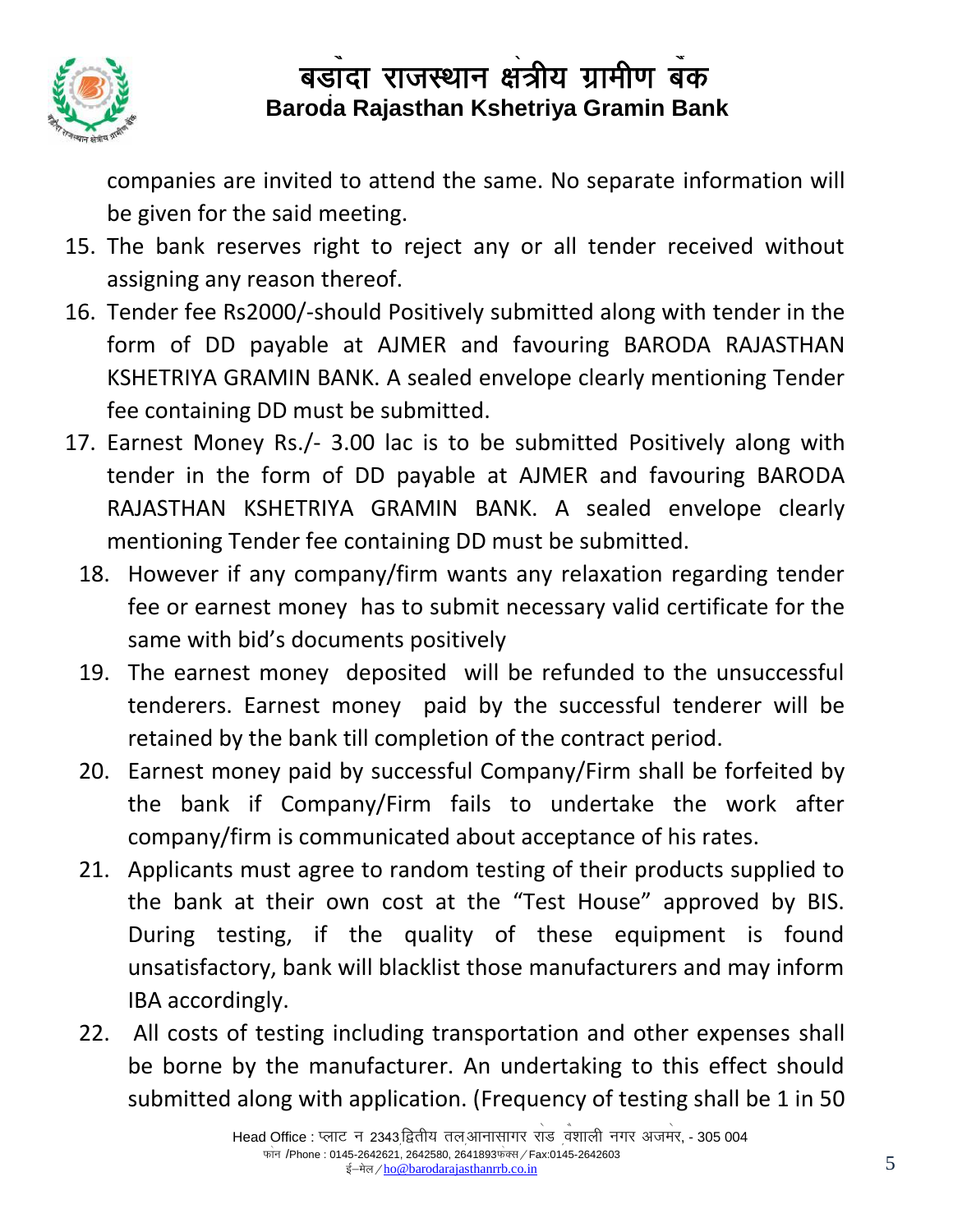

pieces after supply). The manufacturer shall have to indemnify the  $S_{\rm B}$ bank for such expenses and cost of equipment irrespective of result of the test.

- 23. The manufacturers should submit copies of their balance sheet for the past 3 years i.e.31-03-2017,31-03-2018,and 31-03-2019 duly audited by chartered accountants for the perusal of bank.
- 24. The Technical bid assessment of applications will be done by carrying out evaluation under various parameters/criteria fixed as above by committee constituted for the purpose. Bank's decision in the matter will be final.
- 25. The Bank reserves the right to select/reject/any/all applicants/Tenders without assigning any reason thereof.
- 26. The applicant should not have any objection to bank inspecting their manufacturing/R&D/other infrastructure or any office/Unit to verify documentary/other claims as per application process. Bank may also hold inquiries from past/existing clients of the applicant. A consent letter must be submitted along with tender in this regard.
- 27. Technical detail must be completely filled up. Corrections or alterations, if any should be authenticated. Every page of the submitted tender must have company seal & signed by the authorized person in absence of which tender may be liable for rejection.
- 28. At any point of time if it is observed that the vendor is supplying to other financial institutions/firms similar material/services at lower rates than offered to Baroda Rajasthan Kshetriya Gramin Bank, then the vendor shall have to compensate the Baroda Rajasthan Kshetriya Gramin Bank by paying the difference amount and downward revise the rate of respective item/services immediately as applicable.
- 29. BRKGB reserves the right to accept/reject any or all application and to annul the tender process and accept/reject all applications at any time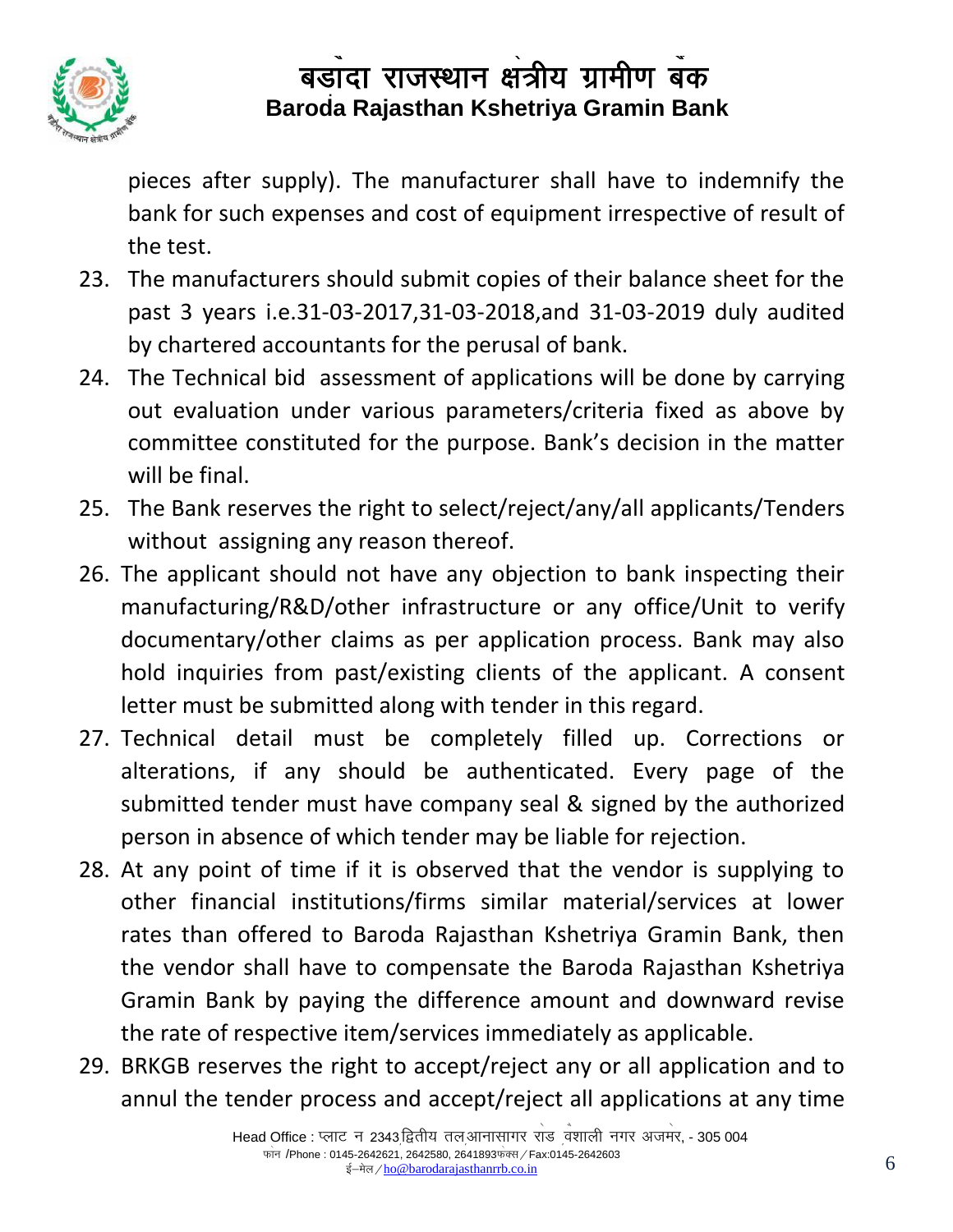

prior to registration or any time after registration, without thereby incurring any liability to the affected applicants or any obligation to inform the affected applicant of the grounds for BRKGB's action.

- 30. BRKGB can at any time issue clarifications, addendums or corrigendum. The same will be published in the BRKGB's website. The applicants are requested to regularly visit the bank's website.
- 31. **Availability of spares** :-

Spares for the product offered should be available for at least 10 years.

32. **Warranty:-**

Supplier shall be fully responsible for the manufacturer's warranty in respect of proper design, quality and workmanship of all equipment, accessories, etc., covered by the offer. The supplier must warrant all equipment, accessories, spare parts etc., against any manufacturing defects during the warranty period.

- 33. Guidelines for the OEM(Original Equipment Manufacturer):
	- a) OEM should be ISO certified
	- b) Documents of Manufacturing license/Excise Registration of the OEM factory need to be submitted for verification
	- c) Product Certification copies to be attached as per the specifications.
	- d) Vendor will be responsible for non-genuine products. Audit for banks whether actual material is provided or not needs to be done by OEM, as and when required by bank, without any additional cost, as a service support to Bank.
- 34. The subject tender is for submission of Bid for technical and financial bid. The committee formed by the bank Will evaluate the offer submitted which may include visit to the manufacturing facility. The committee will look into the various parameters and thereafter decide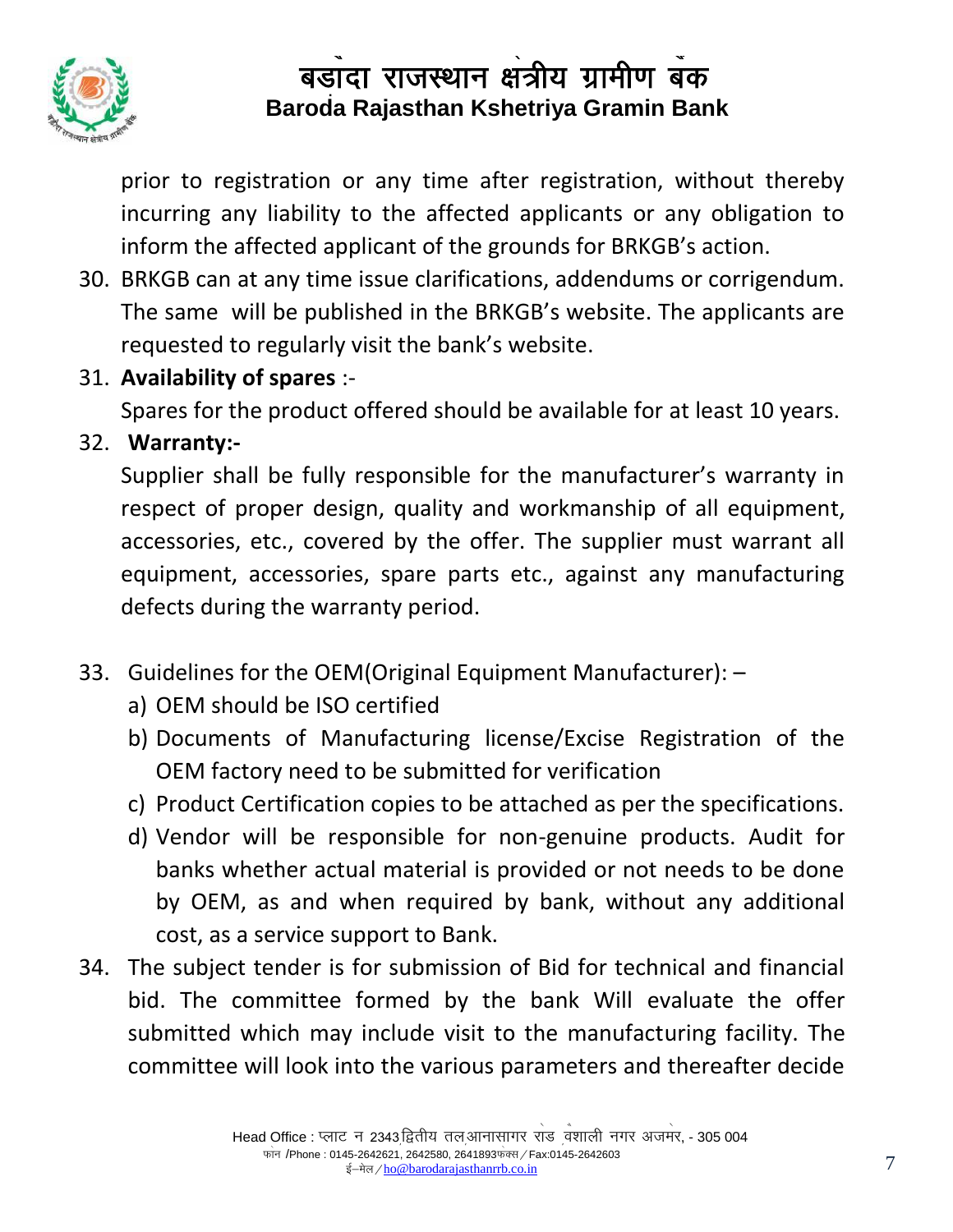

L-1. The Vendors, so selected will be eligible for supply of above S security equipment up to 31-12-2022 .

- 35. The Bidder should have valid BIS Licenses for all the product/Equipment (License is being issued by BIS)which they intent to supply.
- 36. For Any Inquiry Please mail to [pe.ho@barodarajasthanrrb.co.in](mailto:pe.ho@barodarajasthanrrb.co.in) or contact on Mob. 8003490010.
- 37. Please regularly visit our bank's website for latest update. www.brkgb.com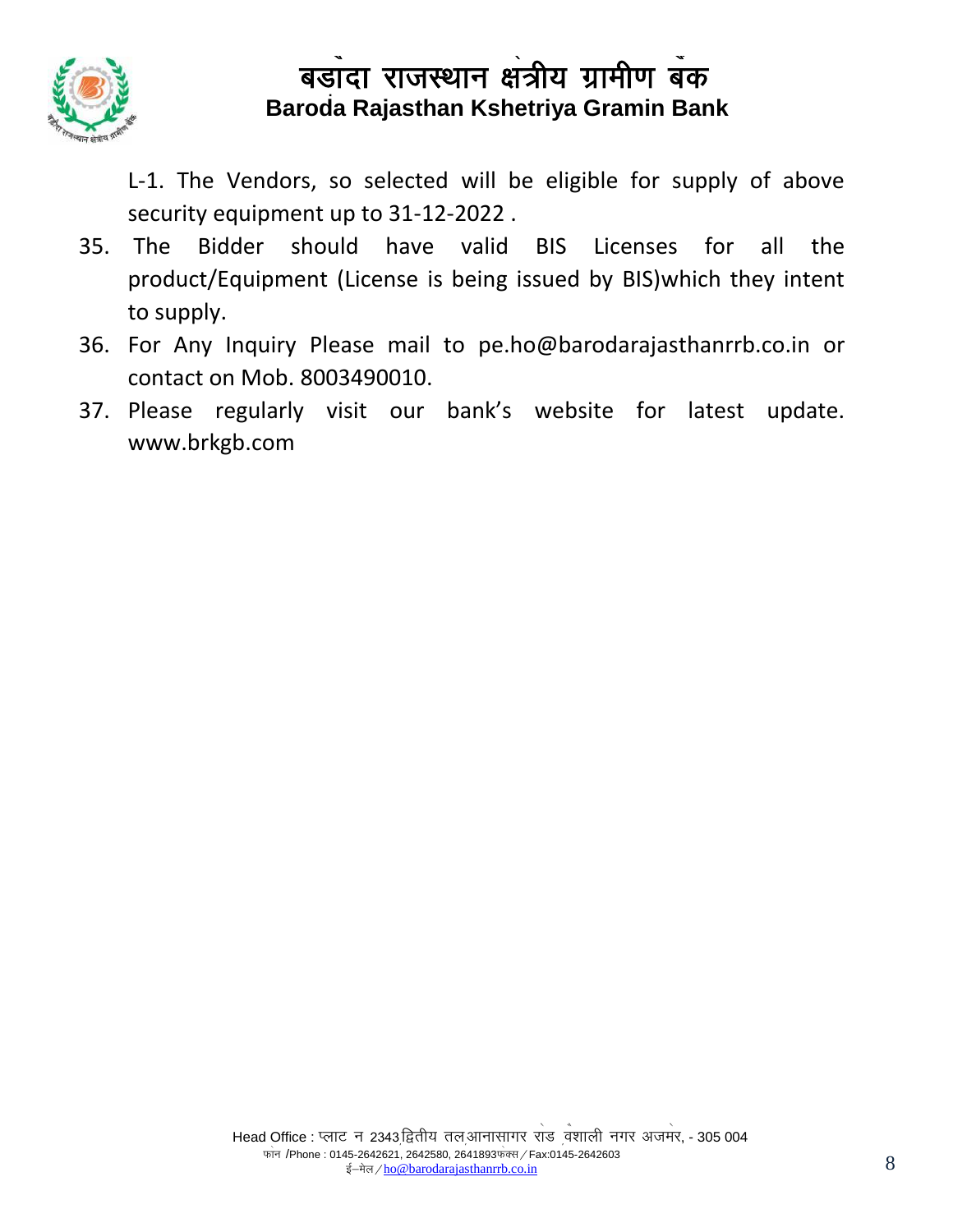

#### **LIST OF SECURITY EQUIPMENTS**

- 1) SSDL 56 LOCKERS
- 2) SSDL 29 LOCKERS
- 3) Safe Deposit Locker Cabinet 75 LOCKERS
- 4) Safe with Safe Deposit Lockers90 LOCKERS
- 5) Strong Room Door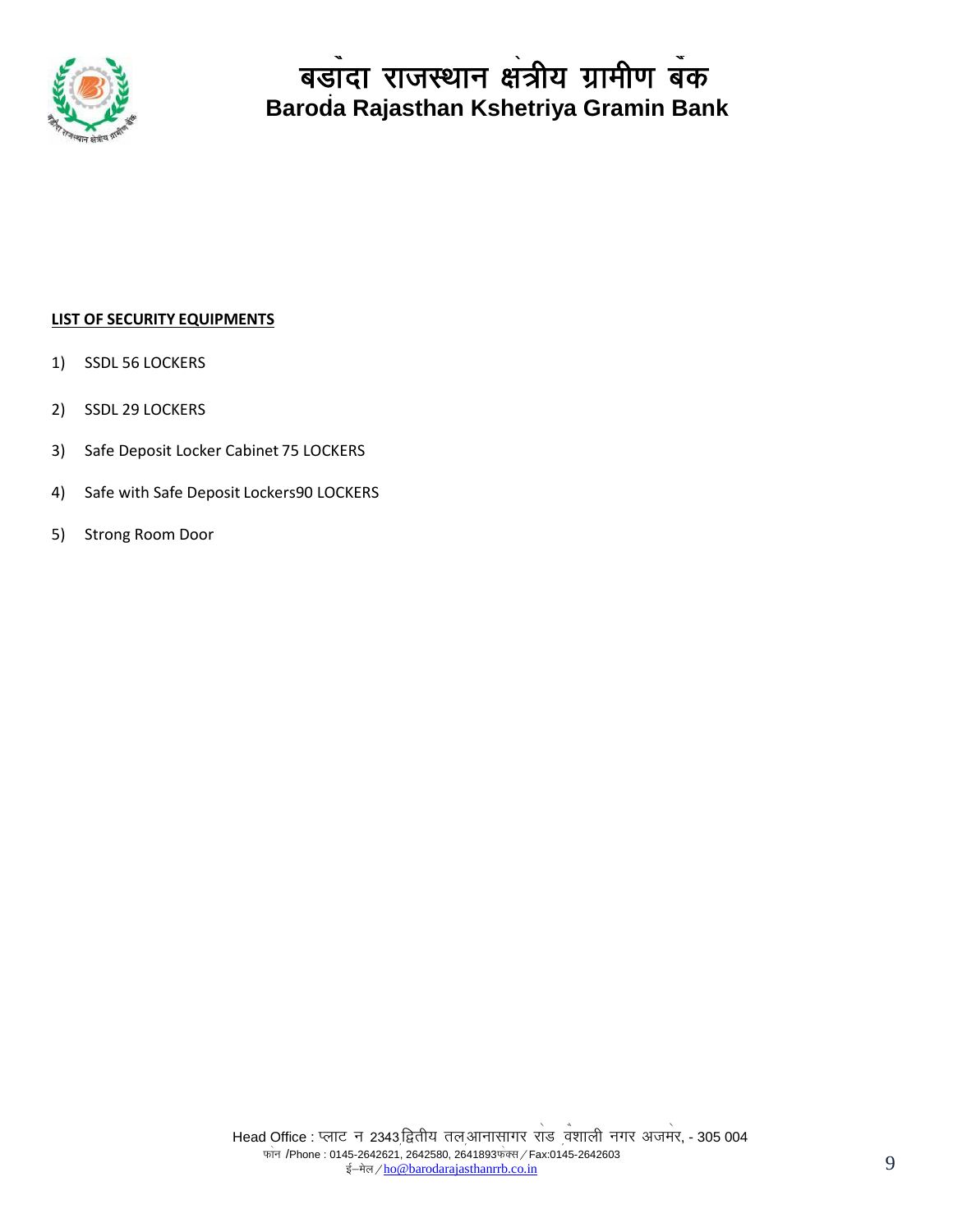

### **Annexure -1**

## **Specification for Strong Room Doors(With ventilation) (B/A/AA)**

Strong room door Specification (Basic Requirement) :

- $\triangleright$  The door must confirm to IS 11188:2014
- UTS of the steel used in safe to be minimum 270 MPa
- $\triangleright$  All locks shall be of dual control type having minimum 8 levers
- $\triangleright$  Keys for the lock shall be of stainless steel or any other nonferrous material
- $\triangleright$  Each key lock shall be fitted with Automatic relocking device
- Coating thickness to be minimum 50 Microns for powder coating and minimum 70 Microns for liquid paints
- Thickness of door slab over the rebate shall be minimum 29mm/65mmm/90mm/ for class B, A, AA respectively
- Thickness of door over the lock to be minimum 50mm/75mm/100mm for class B, A, AA respectively
- Diameter of each shooting bolt to be minimum 38mm/ 50mm/ 50mm/ for class B, A, AA respectively
- $\triangleright$  Depth of engagement of bolts to be minimum 15 mm for B, A & AA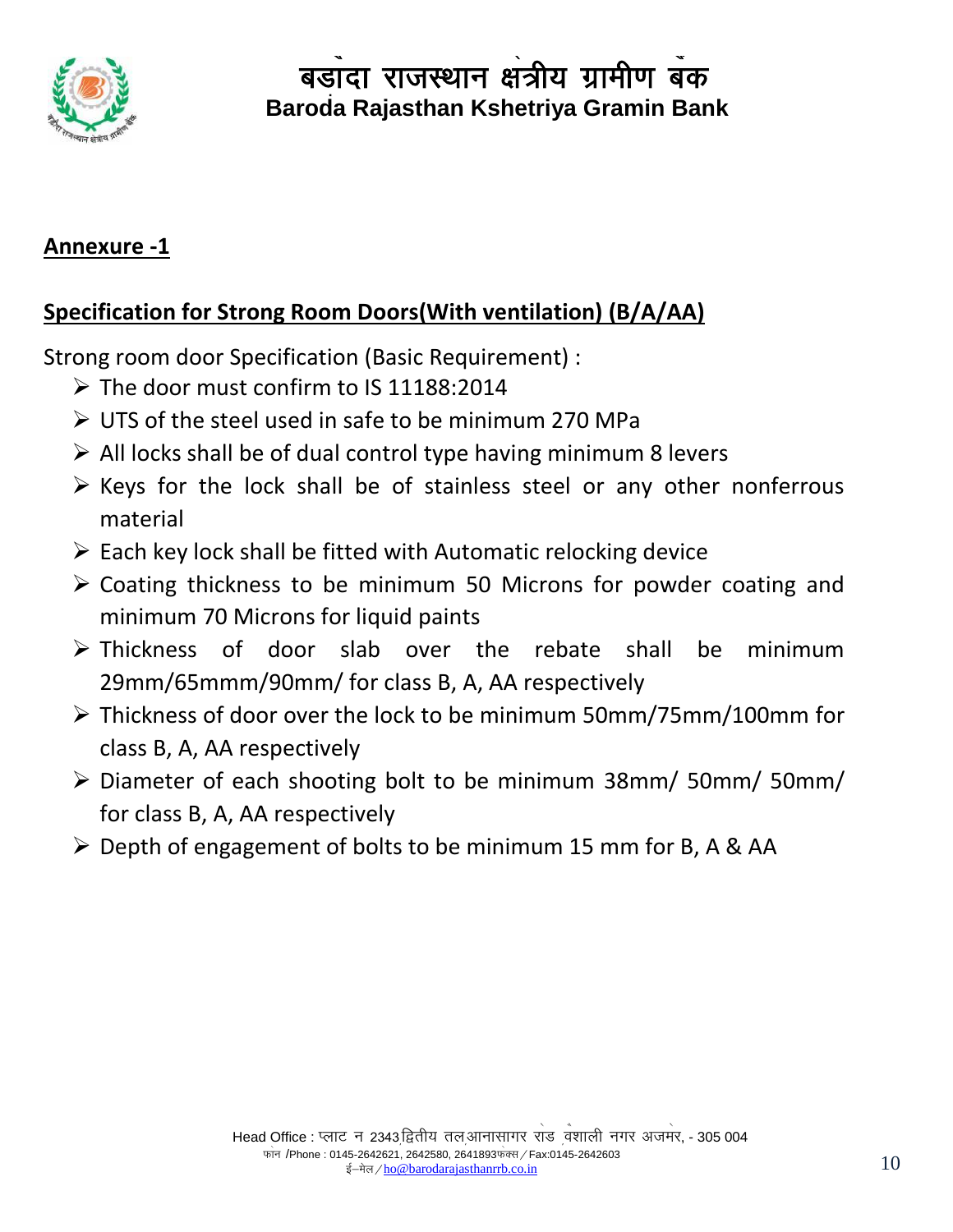

## Annexure-2

## **Specifitaions for safe deposit locker cabinet (SDLC)**

- $\triangleright$  The locker should confirm to IS 5244:2014 under all parameters as mentioned by BIS
- $\triangleright$  Product to have ISI/BIS marked label. Any product not having ISI/BIS marked label shall not be accepted. The terminology like "as per ISI or BIS" will not be accepted
- UTS of the steel used in SDL to be minimum 270MPa
- $\triangleright$  The thickness of the doors of lockers shall be minimum 10 mm
- $\triangleright$  Lock shall be of dual control type
- $\triangleright$  Keys for the lock shall be of stainless steel or any other non-ferrous material
- Coating thickness to be minimum 50 Microns for powder coating and minimum 70 Microns for liquid paints.

## Additional Features

- 1- The primary Lock (lessee's lock) shall be 7 lever technology
- 2- The custodian lock shall be 7 lever technology.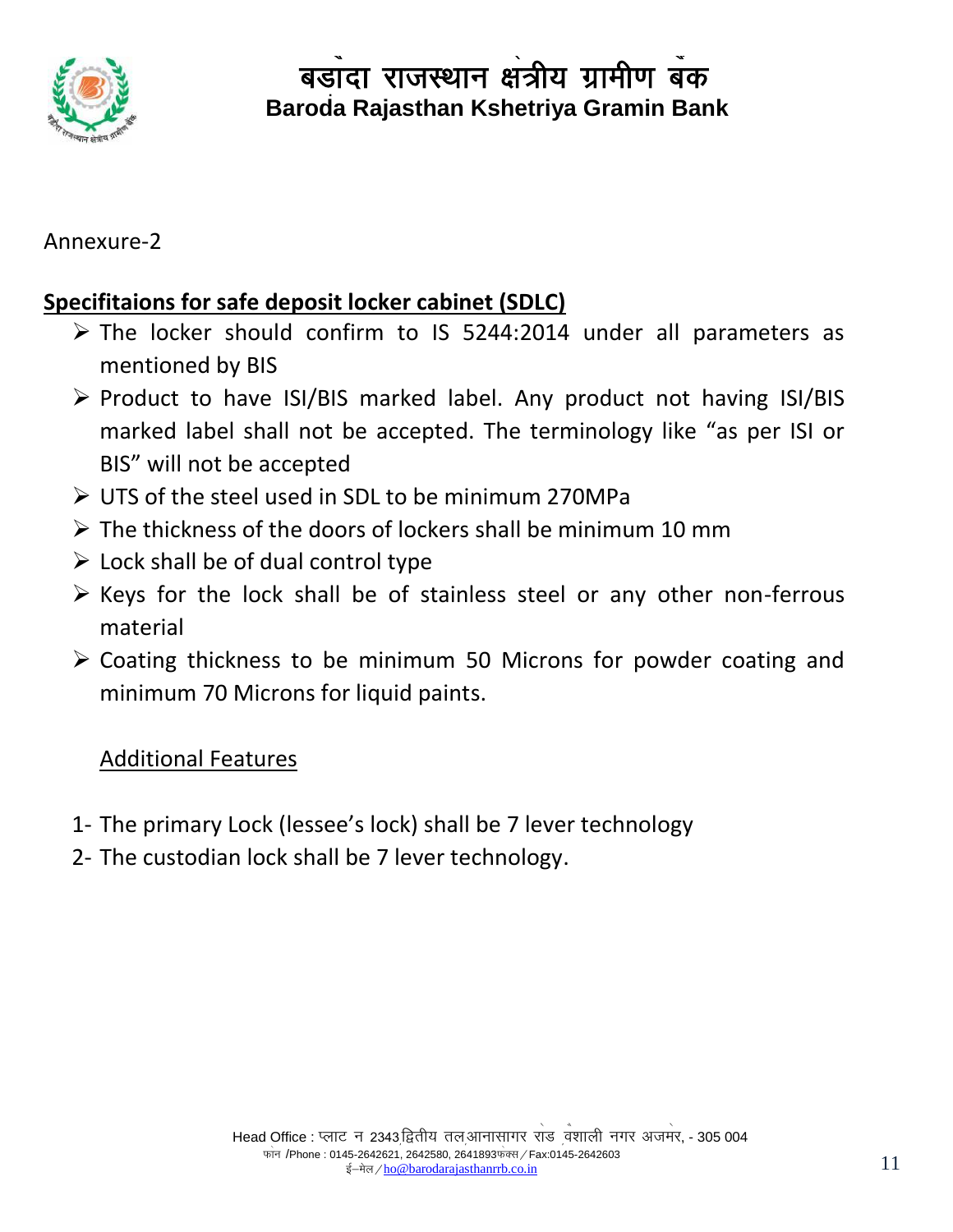

## **Annexure-3 Specification for safe with safe deposit lockers(SSDL)(BB class)**

- UTS of the steel used in safe to be minimum 270MPa
- $\triangleright$  Engagement of lock bolt with locking bars to be minimum 5mm
- $\triangleright$  All locks to have minimum 8 levers made of brass
- $\triangleright$  Keys for the lock shall be of stainless steel or any other non ferrous material
- $\triangleright$  Each key lock shall be fitted with Automatic relocking device
- Coating thickness to be minimum 50 Microns for powder coating and minimum 70 Microns for liquid paints
- Total thickness of steel plate across the safe wall shall be minimum 7 mm subject to a minimum nominal thickness of 2 mm
- $\triangleright$  Thickness of door slab over the rebate shall be minimum 14 mm for sizes up to 850 & minimum 18 mm for sizes above 850
- Thickness of door over the bolt work to be minimum 25 mm
- $\triangleright$  Size of each shooting bolt (Area of bolt section) to be minimum 800 sq mm
- $\triangleright$  Depth of engagement of bolts to be minimum 15 mm

## **Additional features :**

- 1. The primary lock (lessee's lock) shall be 7 lever technology
- 2. The custodian lock will be 7 lever technology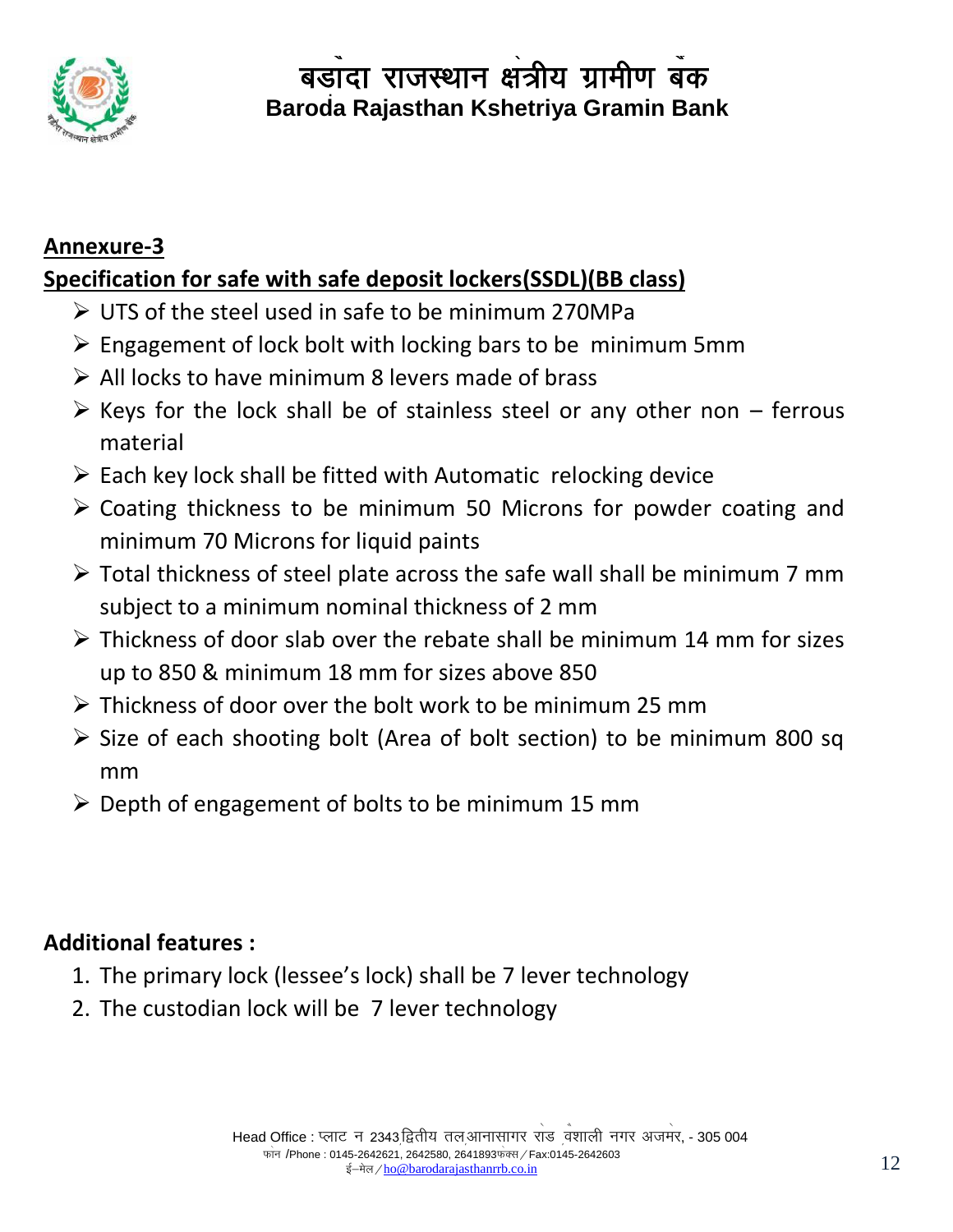

- c. निविदा की अन्य शर्ते :-
	- 1. निविदाकर्ता अपनी निविदा सीलबन्द लिफाफे में प्रेषित करें जिस पर बैंक की विभिन्न शाखाओं हेतू "लॉकर केबिनेट्स एवं स्ट्राँग रूम गेट की आपूर्ति हेतू निविदा" अंकित हो ।
	- 2. तकनीकी निविदा व वित्तीय निविदा अलग-अलग बन्द लिफाफों में रख कर इन दोनो लिफाफों पर तकनीकी निविदा या वित्तीय निविदा जैसा भी लागू हो लिख कर एक मुहरबन्द लिफाफे जिस पर लॉकर केबिनेट्स एवं स्ट्राँग रूम गेट की आपूर्ति हेतु निविदा अंकित हो में रखें।उसे ही निविदा हेतु प्रेषित करें। मुहरबन्द लिफाफें में रखे तकनीकी निविदा या वित्तीय निविदा के लिफाफे खुले हुए न हों ऐसी दशा में तकनीकी निविदा हेतु अयोग्य माने जाऐंगे।
	- 3. तकनीकी निविदा एनेक्जर 1,2,3,4,एवं 5के साथ मुहरबंद लिफाफे में प्रेषित की जावे।
	- 4. अंतिम दिनांक तथा निर्धारित समय के पश्चात प्राप्त एवं अधूरी व शर्तो सहित निविदा स्वीकार नही की जायेगी।
	- 5. निर्धारित दिनांक तथा निर्धारित समय तक प्राप्त निविदाओं की अहर्ता व तकनीकी रूप से योग्यता की जाँच की जावेगी। बैंक द्वारा विभिन्न मापदण्डों के आधार पर तकनीकी रूप से योग्य पायी गयी निविदाओं की फर्मो की ही वित्तीय निविदा खोली जायेगी।
	- 6. आपूर्त की जाने वाली मदों की पैंकिंग इस प्रकार की होगी कि वह सुरक्षित व बगैर नुकसान के गंतव्य स्थान तक पहुंच जाए।
	- 7. विभिन्न मदों के आपूर्ति आदेश बैंक की आवश्यकतानुसार दिये जावेंगे।
	- 8. क्रयादेश के पश्चात आपूर्ति किया गया माल स्वीकृत मानदण्ड के अनुसार साइज / क्वालिटी का नहीं हाने की दशा में माल बिना भुगतान के वापस कर दिया जाएगा।
	- 9. सभी विवादों का न्याय क्षेत्र अजमेर होगा।
	- 10. बैंक को किसी भी निविदा को स्वीकार करने / निरस्त करने व करार अवधि के मध्य समाप्त करने का अधिकार होगा इस हेतू कारण बताना आवश्यक नहीं होगा।
	- 11. क्रयादेश के अनुसार माल की आपूर्ति क्रयादेश की दिनांक से 40 दिन में करवानी होगी। आपूर्ति में विलम्ब हेतू प्रति 7 दिवस की देरी पर क्रय आदेश राशि की 1 प्रतिशत पेनल्टी लगाने हेतू बैंक को अधिकार होगा जो कि क्रयादेश राशि के 10 प्रतिशत तक लगायी जा सकती है।
	- 12. क्रयादेश/ सामान सप्लाई व बिल प्रस्तुतिकरण व पत्राचार आदि में डाक या अन्य कारणों से देरी हेतू बैंक उत्तरदायी नहीं होगा। मद की आपूर्ति क्रयादेश में वर्णित नियत स्थान व समय पर करने की जिम्मेदारी आपुतिकर्ता की होगी।
	- 13. कार्य समय पर पूर्ण नहीं करने, गुणवत्ता में कमी रहने अथवा दिये गये मापदण्डों के अनुरूप आकार / प्रकार नहीं होने पर बैंक आईटम्स की आपूर्ति अस्वीकार कर सकता है। इस संबंध में बैंक का निर्णय अंतिम एवं मान्य होगा।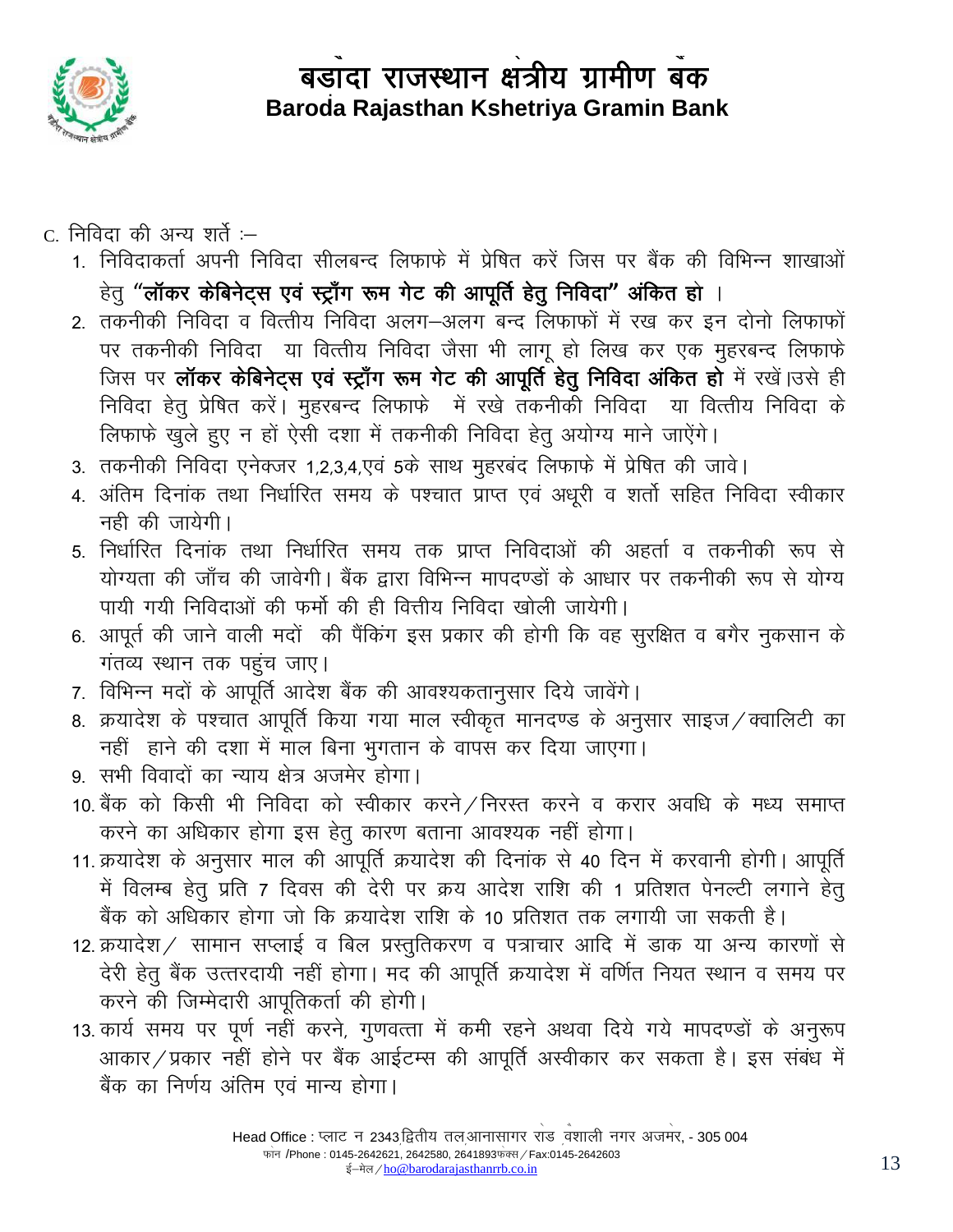

- 14. बैंक की 850 शाखाओं तथा 13कार्यालयों की सूची बैंक की वेबसाइट www.brkgb.com पर उपलब्ध है ।
- 15. निविदा फीस हेतु रू 2000 / का डी.डी., जो कि बडौदा राजस्थान क्षेत्रीय ग्रामीण बैंक" के पक्ष में जारी किया गया हो एवं अजमेर पर देय हो, तकनीकी निविदा के साथ संलग्न करें।
- 16. निविदा के प्रत्येक पेज पर कंपनी / फर्म की सील एवं प्राधिकृत अधिकारी के हस्ताक्षर होने चाहिए।
- 17. अर्नेस्ट मनी के रूप में निविदा के साथ बैंक के पक्ष में अजमेर पर देय रू 3.00 लाख मूल्य का डी.डी. संलग्न करें।
- 18. सफल निविदादाता(एल-1) को सूचीबद्ध करने हेतु हमारी बैंक की किसी भी शाखा से 3 वर्ष के लिए जारी रू 3,00,000/ – की सावधि जमा हमारे बैंक के साथ संयुक्त नाम से बनवाकर करार के साथ जमा करवानी होगी।इस हेतु अर्नेस्ट मनी के रूप में दी गई राशि समायोजित की जा सकेगी।
- 19. मद की आपूर्ति क्रयादेश के अनुसार एफओआर डिलीवरी, सुरक्षित रूप से संबंधित कार्यालय / शाखा द्वारा बताए स्थान पर करनी होगी। लॉकर व डिफेन्डर गेट को नियमानसार स्थापित / चालु करवाकर चाबियों की आपूर्ति शीघ्र व सुरक्षित तरीके से की जावेगी।
- 20. मदों की आपूर्ति पश्चात लॉकर / डिफेन्डर गेट में संचालन / चाबी संबंधी किसी प्रकार की परेशानी या कभी भी अन्य मरम्मत आदि से संबंधित सहायता की आवश्यकता होने पर कंपनी द्वारा शीघ्र सहायता / आवश्यकतानुसार सेवा उपलब्ध करवायी जावेगी।
- 21. सूचीबद्ध करते समय बैंक की अन्य सभी शर्तों सहित करार सम्पादित किया जावेगा।

महाप्रबन्धक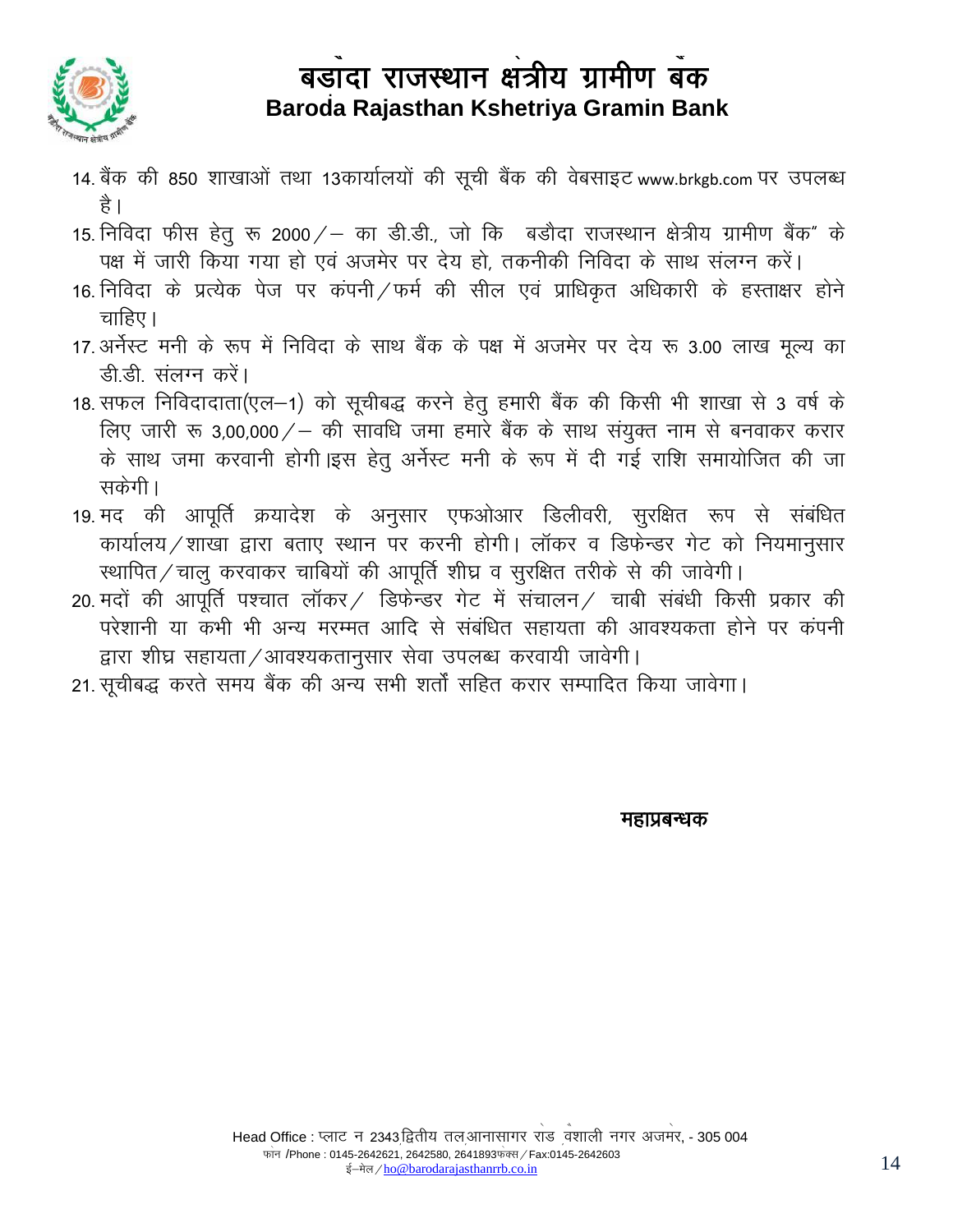

## तकनीकी निविदा

(एनक्जर-4)

| क्र. सं.       | विवरण                                                                                                                                                                                          | हा $/$ नही |
|----------------|------------------------------------------------------------------------------------------------------------------------------------------------------------------------------------------------|------------|
| 1              | निविदादाता स्वय निर्माता / उत्पादक है। फर्म / कम्पनी के प्रकार<br>एवं मालिक / पार्टनर का नाम <sub>,</sub> पता व पूर्ण विवरण (प्रमाण सलग्न<br>करें)                                             |            |
| $\overline{2}$ | कम्पनी $\angle$ फर्म विगत तीन वित्तीय वर्षो से) शद्व लाभ में है(अंकेक्षित<br>बैलेंस शीट की प्रति संलग्न करें)                                                                                  |            |
| 3              | पिछले तीन वित्तीय वर्षो में प्रत्येक वर्ष मे उपर्युक्त उपकरणों की<br>समेकित बिक्री प्रति वर्ष 10 करोड या अधिक की हो(अंकेक्षित<br>बैलेंस शीट, /सी.ए. प्रमाण पत्र ,की प्रति संलग्न करें)         |            |
| 4              | वर्तमान में न्यूनतम 3 सरकारी क्षेत्र के बैंक, जहां कम्पनी<br>सूचीबद्ध हो या उसका  रेट कान्ट्रेक्ट हो, के नाम एवं<br>कार्यादेश/संतुष्टि पत्र दें(प्रति संलग्न करें)                             |            |
| 5              | वर्तमान में न्यूनतम 1 निजी क्षेत्र के बैंक /वित्तीय /सरकारी<br>संस्थान जहां आपूर्ति की जा रही के नाम एवं कार्यादेश/संतुष्टि<br>पत्र (प्रति संलग्न करें)                                        |            |
| 6              | किसी अनुसूचित बैंक द्वारा जारी (रू10.00 करोड के लिए)<br>Solvency सर्टिफिकेट (प्रति संलग्न करें)                                                                                                |            |
| $\overline{7}$ | स्वयं की ताला बनाने की इन) हाउस कम्प्युटराईज्ड यूनिट होनी<br>चाहिए। (प्रमाण / घोषणा पत्र संलग्न करें)                                                                                          |            |
| 8              | सुरक्षात्मक उपकरणों के निर्माण / उत्पादन का न्यूनतम 7 वर्ष<br>का अनुभव (प्रमाण संलग्न करें)                                                                                                    |            |
| 9              | निविदादाता का रजिस्टर्ड /सेवा कार्यालय /स्टॉकिस्ट /बिक्री<br>पश्चात् सेवा केन्द्र एवं राजस्थान में अधिकृत कार्यालय का पता<br>स्थान व पूर्ण पता(कितने है, कहां है, दूरभाष सहित पूर्ण सूचना दें) |            |
| 10             | निविदादाता के राजस्थान में अन्य आपूर्ति / सेवा केन्द्रों के नाम व<br>पते ।                                                                                                                     |            |
| 11             | पैन नम्बर, टिन नम्बर, जीएसटी नम्बर (प्रति संलग्न करें)                                                                                                                                         |            |
| 12             | निर्माण ⁄ उत्पादन का अनुमति पत्र व बीआईएस लाइसेंस प्रमाण पत्र<br>व फर्म $\angle$ कम्पनी व मालिक $\angle$ पार्टनर के केवाईसी दस्तावेज (प्रति<br>संलग्न करें)                                    |            |
| 13             | तकनीकी निविदा के साथ निविदा फीस रू 2000 / – का डीडी<br>संलग्न करें                                                                                                                             |            |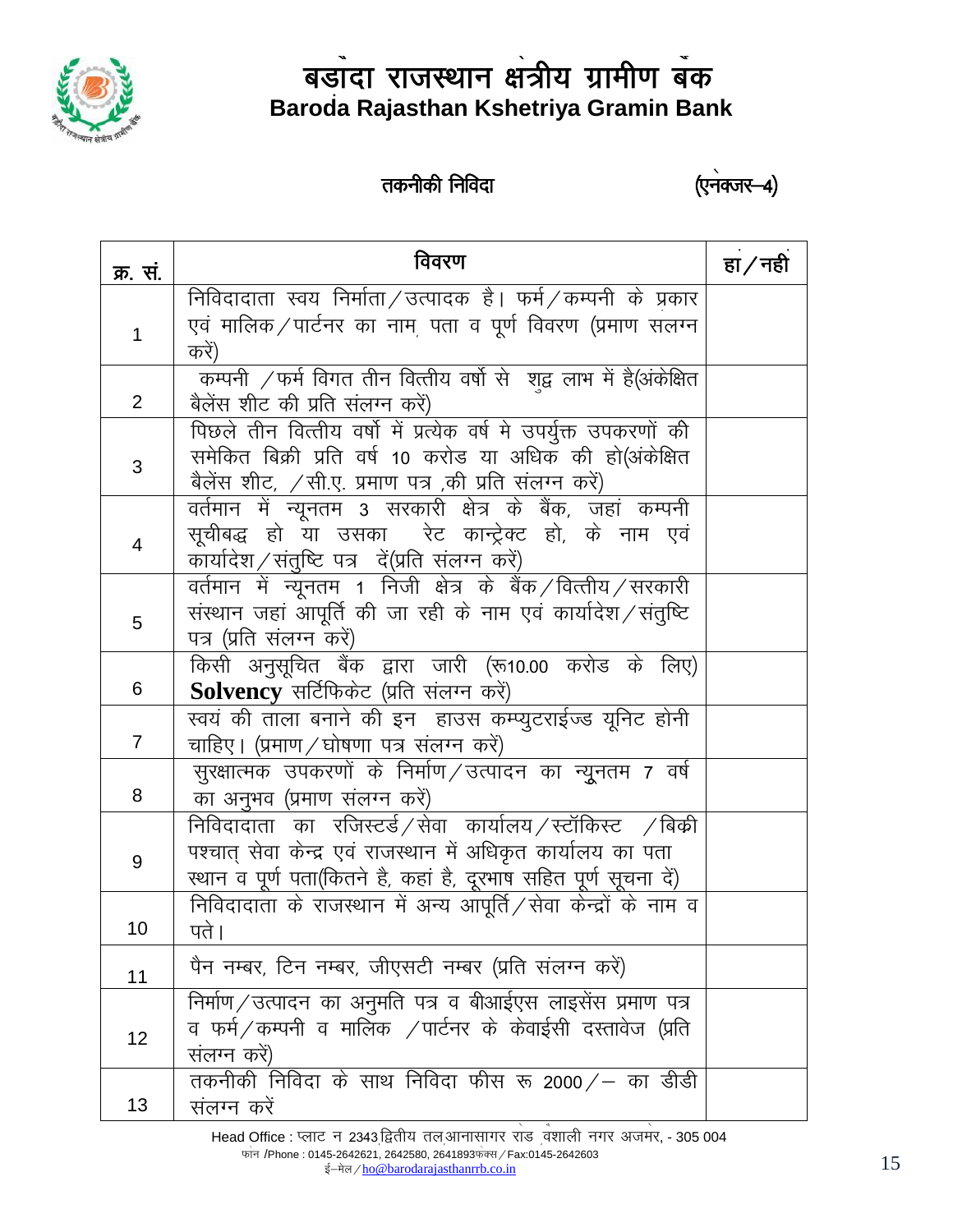

|    | आपकी कंपनी के उत्पाद <b>में लॉकर केबीनेट (SSDL)</b> हेतु                                                                         |  |
|----|----------------------------------------------------------------------------------------------------------------------------------|--|
|    | बीआईएस मानकों के अनुसार निर्धारित स्पेसिफिकेशन का पूर्ण<br>विवरण देंवें यथा लम्बाई, चौडाई, उंचाई, गहराई, सुरक्षा मानक            |  |
| 14 |                                                                                                                                  |  |
|    | आदि। (ब्रोशर संलग्न करें)                                                                                                        |  |
|    | आपकी कंपनी के उत्पाद <b>में लॉकर केबीनेट ( SDL)</b> हेतु                                                                         |  |
|    | बीआईएस मानकों के अनुसार निर्धारित स्पेसिफिकेशन का पूर्ण                                                                          |  |
| 15 | विवरण देंवें यथा लम्बाई, चौडाई, उंचाई, गहराई, सुरक्षा मानक                                                                       |  |
|    | आदि। (ब्रोशर संलग्न करें)                                                                                                        |  |
|    | आपकी कंपनी के उत्पाद <b>में स्ट्राँग रूम गेट</b> हेतु बीआईएस                                                                     |  |
|    | मानकों के अनुसार निर्धारित स्पेसिफिकेशन का पूर्ण विवरण देंवें                                                                    |  |
| 16 | यथा लम्बाई, चौडाई, उंचाई, गहराई, सुरक्षा मानक आदि। (ब्रोशर                                                                       |  |
|    | संलग्न करें)                                                                                                                     |  |
|    | अनेस्ट मनी के लिए बैंक के पक्ष मे अजमेर पर देय रू 3.00 लाख                                                                       |  |
| 17 | का डी.डी. संलग्न है या नहीं                                                                                                      |  |
|    | निर्माता के पास ISO 9000/9001 एवं 14001 सीरीज का निर्माण<br>के मानक पूर्ण करने का सर्टिफिकेट एवं BIS का सर्टिफिकेट               |  |
| 18 | संलग्न करें                                                                                                                      |  |
| 19 | निर्माता के पास ISO 9000/9001 एवं 14001 सीरीज का निर्माण                                                                         |  |
|    | के मानक पूर्ण करने का सर्टिफिकेट एवं BIS का सर्टिफिकेट                                                                           |  |
|    | संलग्न करें                                                                                                                      |  |
| 20 | निर्माता को उक्त उत्पादों के सम्बंध में 01.04.2016 के बाद 02.1.                                                                  |  |
|    | 2020 तक ब्लैक लिस्ट ना किया गया हो तथा ना ही                                                                                     |  |
|    | कम्पनी/फर्म का नाम आईबीए/आर.बी. आई. के द्वारा जारी की                                                                            |  |
|    | गई ब्लैक लिस्ट फूर्म की सूची में दृष्टिगोचर हो, इस बाबत शपथ<br>पत्र संलग्न करें।यदि निर्मातों 01.04.2016 के बाद( उक्त अवधि में ) |  |
|    | में ब्लैक लिस्टेड किए जाने के बाद पुनः सूचीबद्धूं हो गया तो भी                                                                   |  |
|    | वह तकनीकी रूप से असफल मानाँ जाएँगा।यदि निर्माता01.04.                                                                            |  |
|    | 2016 से पूर्व ब्लैक लिस्टेड था परन्त 01.04.2016 के बाद ़ (उक्त                                                                   |  |
|    | अवधि में)ेंसूचीबद्ध हो गया है तो भी वह तकनीकी रूप से                                                                             |  |
|    | असफल मानों जाएगा।शपथ पत्र नॉन ज्यूडिशियल स्टाम्प पर                                                                              |  |
|    | संलग्न करें।                                                                                                                     |  |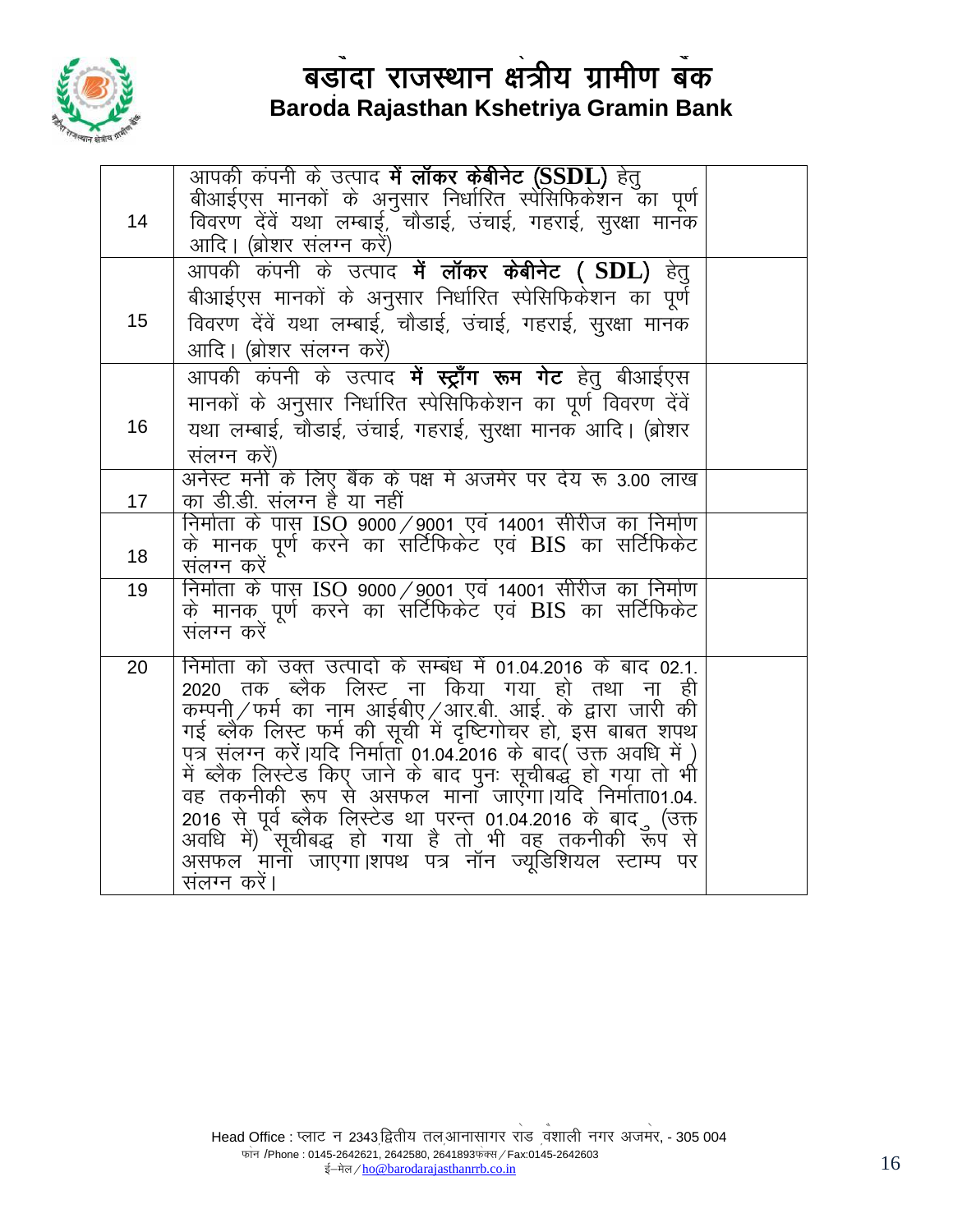

#### **(Annexure - 5) Application Form (Annexure - 5)** S

The General Manager Baroda Rajasthan Kshetriya Gramin Bank Plot 2343, IInd Floor, Vaishali Nagar, Ajmer

Sir,

Re: Our bid for Empanelment of Vendors for supply of Locker Cabinet and Defender Gate to various Branches of your Bank in Rajasthan as per Bank's requirement.

We submit our Bid Document with undertaking herewith**.** 

We understand that:-

- If our Bid for the above job is accepted, we undertake to enter into and execute at our cost, when called upon by the purchaser to do so, a contract in the prescribed form. Unless and until a formal contract is prepared and executed, this bid together with your written acceptance thereof shall constitute a binding contract between us.
- If our bid is accepted, we are to be jointly and severally responsible for the due performance of the contract.
- You may accept or entrust the entire work to one vendor or divide the work to more than one vendor without assigning any reason or giving any explanation whatsoever.
- We hereby undertake and agree to supply & install **Locker Cabinet(SDL and SSDL) and Strong Room Door** as per Bank's requirement and abide by all the terms and conditions including all annexure, corrigendum(s) etc. stipulated by the Bank in this RFP.

### **Yours faithfully**

Signature of authorized Signatory Name of Signatory: Designation: Seal of Company Telephone No. Mobile No.